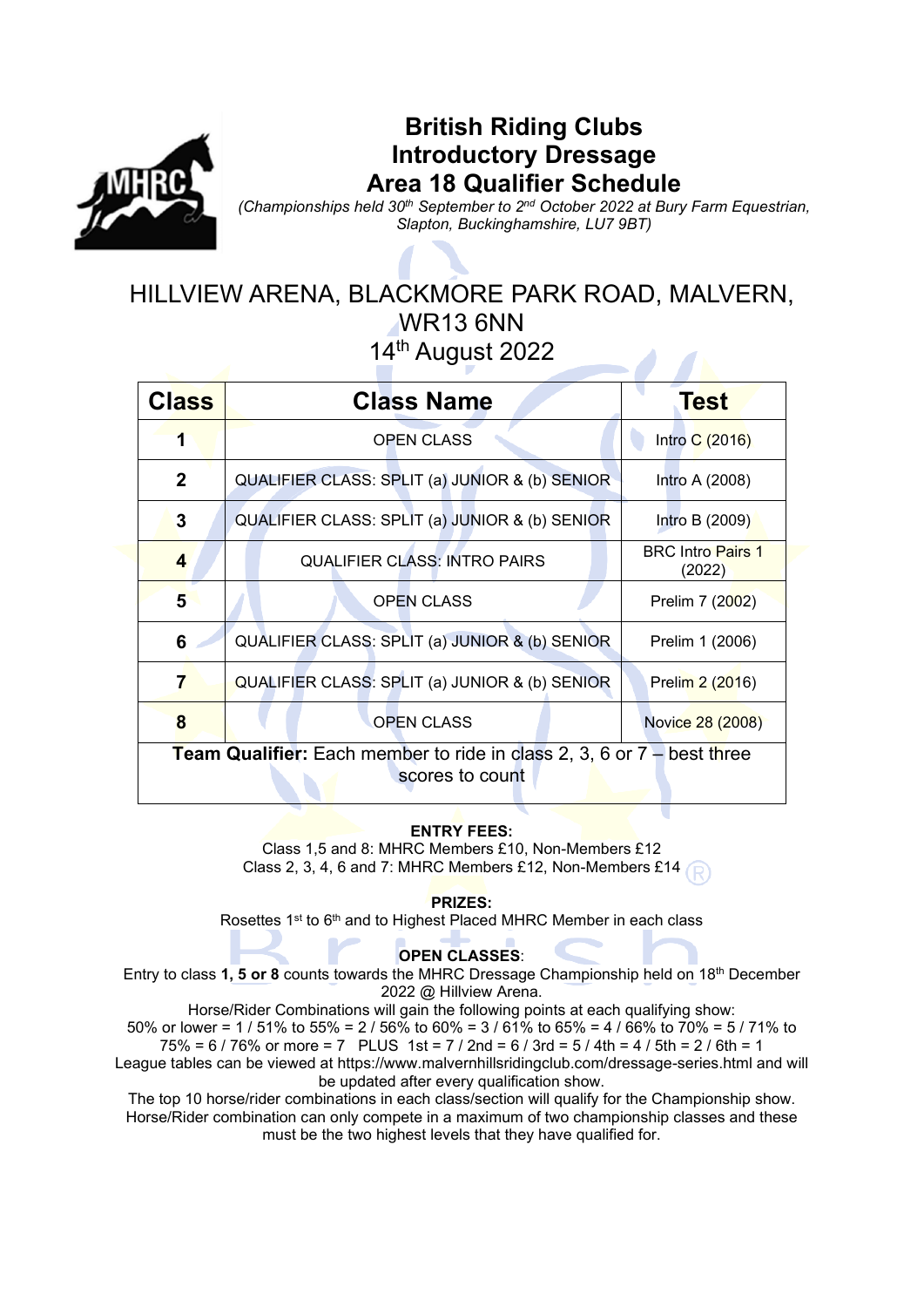*Eligibility for all BRC Qualifier classes can be found in the current BRC Handbook. Eligibility will be taken from the Friday before the qualifier. All competitors must be a member and be on the BRC Database by midday the Friday before the qualifier. Anyone failing to meet the eligibility criteria will be disqualified and informed by BRC HQ when the results are processed.*

#### **SECRETARY**

Caroline Bates 07900 376 272 [mhrcnewsletter@hotmail.co.uk](mailto:mhrcnewsletter@hotmail.co.uk)

PRELIM ENTRIES (for qualifiers) CLOSE: 23rd July 2022 ENTRIES CLOSE: 3rd August 2022

ENTER ONLINE AT malvernhillsridingclub.com/events and pay via card or Paypal or send cheque/entry form to Caroline Bates, 7 Newton Close, Ledbury, Herefordshire, HR8 2XG

TIMES: 11<sup>th</sup> August 2022

www.malvernhillsridingclub.com and www.brcarea18.co.uk

**This competition will run under BRC Rules, anyone in attendance will be bound by the BRC Code of Conduct. It is important that all competitors are aware of the rules relating to this competition – please see the current BRC Handbook and also the BRC Rule Amendments and Changes Document which can be found at the link below: [http://www.bhs.org.uk/enjoy-riding/british-riding-clubs/brc-rulebook.](http://www.bhs.org.uk/enjoy-riding/british-riding-clubs/brc-rulebook)** 

**Hats**

All hats must have a current BRC/BE/PC hat tag in place before they are worn on the showground, to show that they meet the current safety standards. There will be a trained official available on the day to do this for you if your hat does not currently have one. For up to date hat rules please see the current BRC Handbook.

#### **Body Protectors**

A body protector is not mandatory but can be worn.

#### **Flu Vaccinations**

Your horse must have up to date influenza vaccinations in line with rule G7 in the current BRC Handbook. There is also a checking device on the BRC website. If you are unsure, please call BRC on 02476 840518. As of 1 October 2020, it is compulsory for all horses to be microchipped. It is the rider's responsibility to ensure the horse is chipped and it is traceable.

#### RULES AND CONDITIONS OF ENTRY

- The committee reserve the right to cancel, amend or alter the order of events.
- The committee reserve the right to refuse entry or disqualify any animal that is deemed unfit to compete.
- The committee and landowners will not be responsible for any injuries arising from accidents to persons or animals, or theft of properties on the grounds during the event.
- The Judges and the Committee's decision shall be final on all matters during the event.
- Any objections are be handed to the Secretary in writing within 30 minutes of the incident, with a deposit of £20 to be forfeited if the objection is not upheld.
- This showground is kindly lent to us; the show is run entirely by volunteers. Anyone using unreasonable behaviour, bad language, dropping litter, mucking out on the showground, mistreating any animal or anything else that affect the Club's reputation, will be asked to leave the showground.
- All horses and ponies must be at least 4 years old to compete.
- All dogs must be kept on leads at all times; failure to do so will results in you being asked to leave the showground. Please clear up after your dog.

It is the responsibility of everyone to ensure the gates remain closed after entering or leaving the showground. Stallions are eligible to compete at this show, but all BRC rules apply and stallion discs must be worn on both sides of the bridle. Please inform the secretary.

LEGAL LIABILITY: Save for death or personal injury caused by the negligence or the organisers, or for anyone for whom they are in law responsible, neither the organisers of any event to which these rules apply, nor the Riding Club, nor any agent, employee, or representative of these bodies, accepts any liability for any accident, loss, damage, injury or illness to horses, owners, riders, spectators, land, vehicles, their content and accessories or any other person or property whatsoever, whether caused by their negligence, breach of contract or in any other way whatsoever.

HEALTH, SAFETY & WELFARE: The Organisers of this event have taken every reasonable precaution to ensure the health and safety of everyone present. For these measures to be effective, everyone must take all reasonable precautions to avoid and prevent accidents occurring and must obey the instructions of the Organisers, Officials and Stewards. Additionally, those attending this event musty report incidents or accidents to the Secretary involving Property or Vehicle Damage, Personal Injury or Personal Illness.

THANK YOU FOR YOUR CO-OPERATION - WE HOPE YOU ENJOY YOUR DAY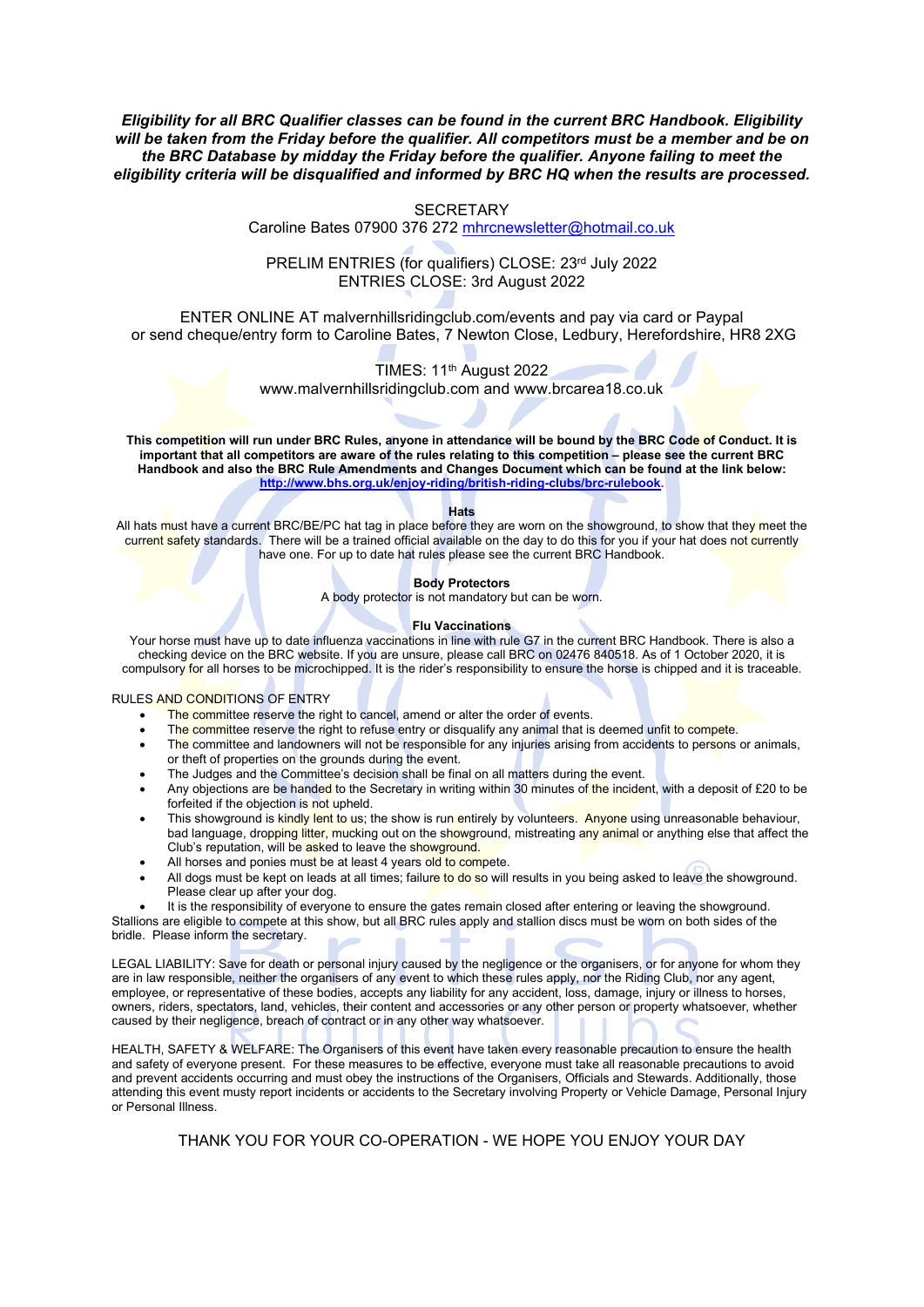# **OPEN ENTRY FORM Class 1, 5 and 8 only**